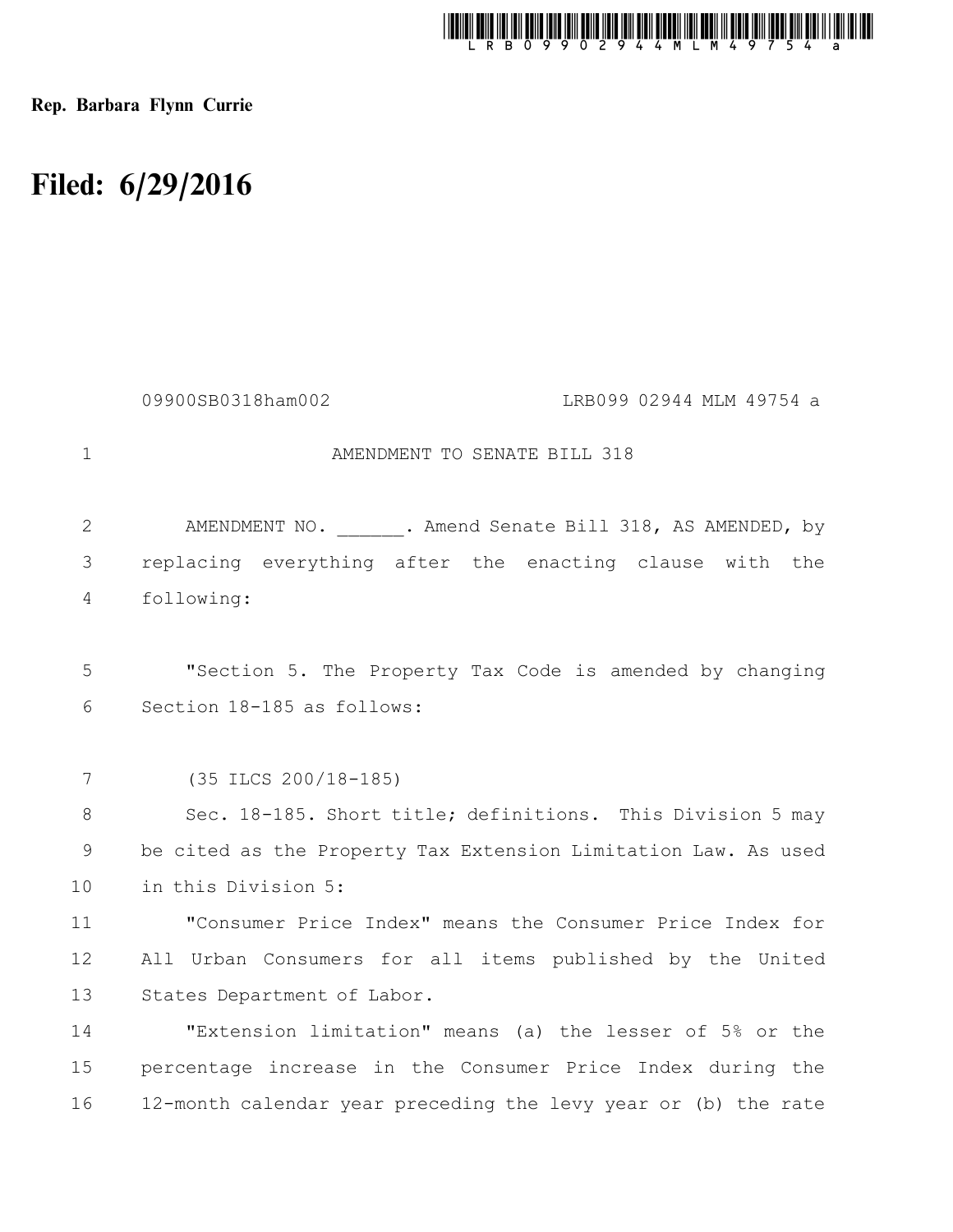of increase approved by voters under Section 18-205. 1

"Affected county" means a county of 3,000,000 or more inhabitants or a county contiguous to a county of 3,000,000 or more inhabitants. 2 3 4

"Taxing district" has the same meaning provided in Section 1-150, except as otherwise provided in this Section. For the 1991 through 1994 levy years only, "taxing district" includes only each non-home rule taxing district having the majority of its 1990 equalized assessed value within any county or counties contiguous to a county with 3,000,000 or more inhabitants. Beginning with the 1995 levy year, "taxing district" includes only each non-home rule taxing district subject to this Law before the 1995 levy year and each non-home rule taxing district not subject to this Law before the 1995 levy year having the majority of its 1994 equalized assessed value in an affected county or counties. Beginning with the levy year in which this Law becomes applicable to a taxing district as provided in Section 18-213, "taxing district" also includes those taxing districts made subject to this Law as provided in Section 18-213. 5 6 7 8 9 10 11 12 13 14 15 16 17 18 19 20

"Aggregate extension" for taxing districts to which this Law applied before the 1995 levy year means the annual corporate extension for the taxing district and those special purpose extensions that are made annually for the taxing district, excluding special purpose extensions: (a) made for the taxing district to pay interest or principal on general 21 22 23 24 25 26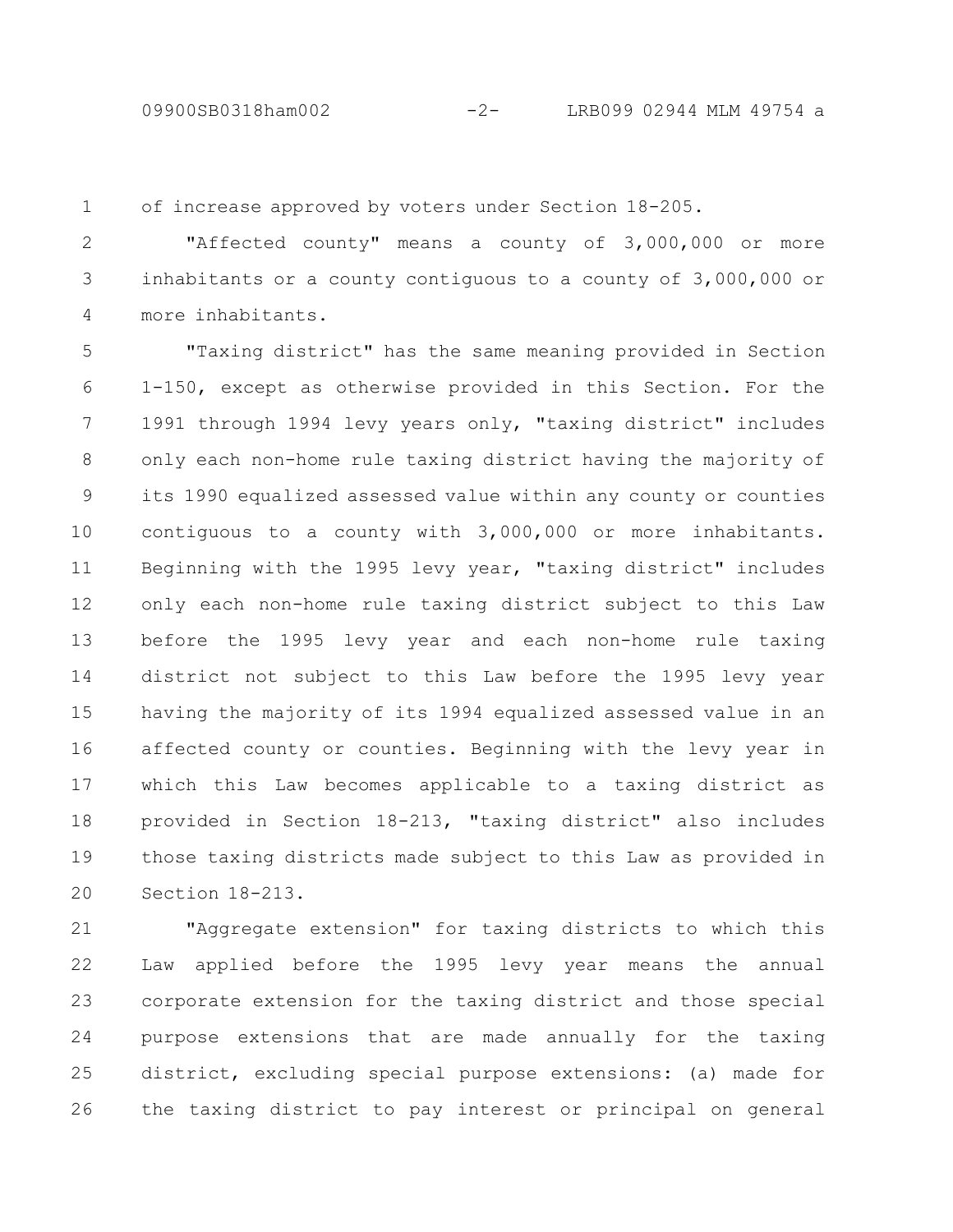09900SB0318ham002 -3- LRB099 02944 MLM 49754 a

obligation bonds that were approved by referendum; (b) made for any taxing district to pay interest or principal on general obligation bonds issued before October 1, 1991; (c) made for any taxing district to pay interest or principal on bonds issued to refund or continue to refund those bonds issued before October 1, 1991; (d) made for any taxing district to pay interest or principal on bonds issued to refund or continue to refund bonds issued after October 1, 1991 that were approved by referendum; (e) made for any taxing district to pay interest or principal on revenue bonds issued before October 1, 1991 for payment of which a property tax levy or the full faith and credit of the unit of local government is pledged; however, a tax for the payment of interest or principal on those bonds shall be made only after the governing body of the unit of local government finds that all other sources for payment are insufficient to make those payments; (f) made for payments under a building commission lease when the lease payments are for the retirement of bonds issued by the commission before October 1, 1991, to pay for the building project; (g) made for payments due under installment contracts entered into before October 1, 1991; (h) made for payments of principal and interest on bonds issued under the Metropolitan Water Reclamation District Act to finance construction projects initiated before October 1, 1991; (i) made for payments of principal and interest on limited bonds, as defined in Section 3 of the Local Government Debt Reform Act, in an amount not to 1 2 3 4 5 6 7 8 9 10 11 12 13 14 15 16 17 18 19 20 21 22 23 24 25 26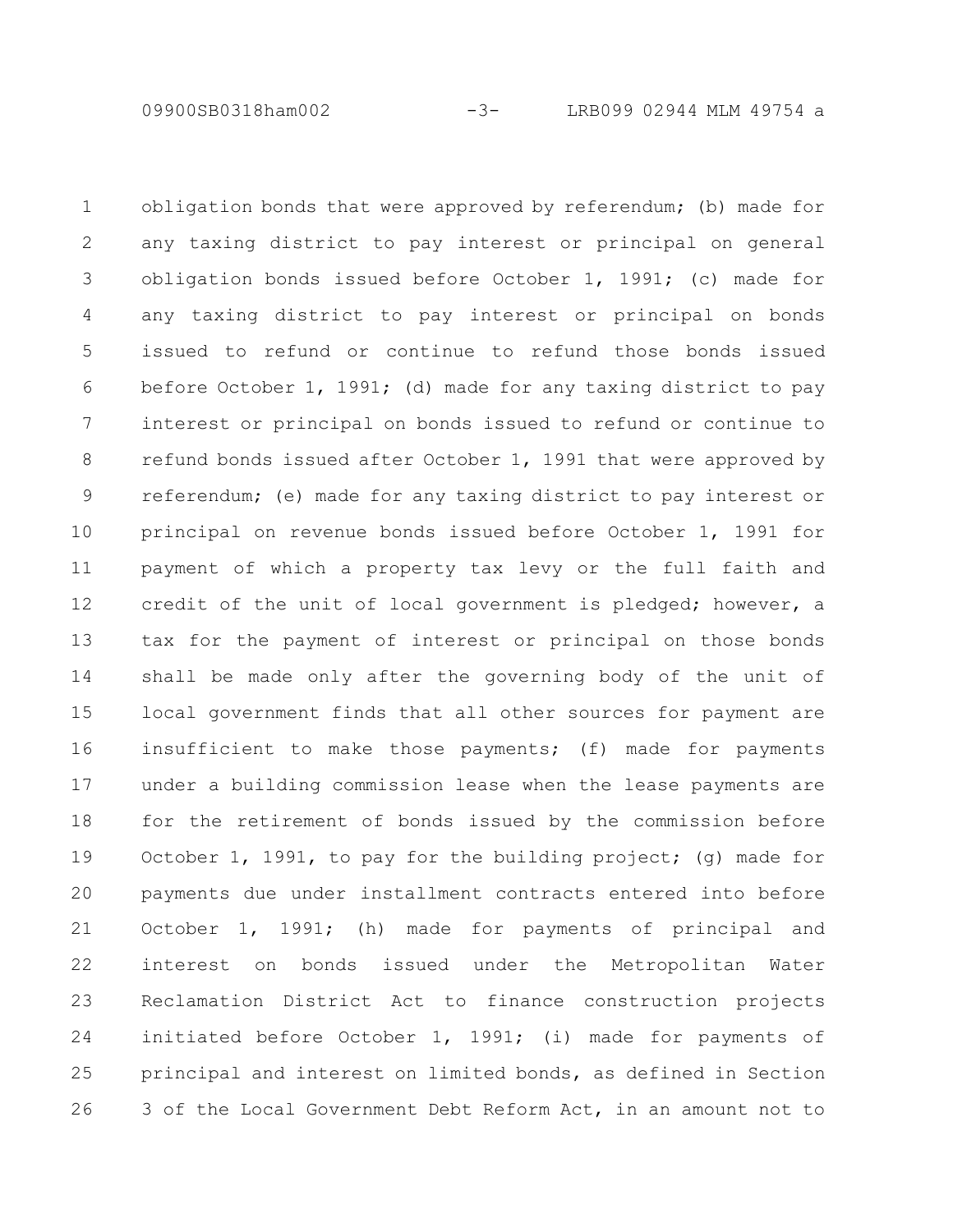09900SB0318ham002 -4- LRB099 02944 MLM 49754 a

exceed the debt service extension base less the amount in items (b), (c), (e), and (h) of this definition for non-referendum obligations, except obligations initially issued pursuant to referendum; (j) made for payments of principal and interest on bonds issued under Section 15 of the Local Government Debt Reform Act; (k) made by a school district that participates in the Special Education District of Lake County, created by special education joint agreement under Section 10-22.31 of the School Code, for payment of the school district's share of the amounts required to be contributed by the Special Education District of Lake County to the Illinois Municipal Retirement Fund under Article 7 of the Illinois Pension Code; the amount of any extension under this item (k) shall be certified by the school district to the county clerk; (1) made to fund expenses of providing joint recreational programs for persons with disabilities under Section 5-8 of the Park District Code or Section 11-95-14 of the Illinois Municipal Code; (m) made for temporary relocation loan repayment purposes pursuant to Sections 2-3.77 and 17-2.2d of the School Code; (n) made for payment of principal and interest on any bonds issued under the authority of Section 17-2.2d of the School Code; (o) made for contributions to a firefighter's pension fund created under Article 4 of the Illinois Pension Code, to the extent of the amount certified under item (5) of Section 4-134 of the Illinois Pension Code; and (p) made for road purposes in the first year after a township assumes the rights, powers, duties, 1 2 3 4 5 6 7 8 9 10 11 12 13 14 15 16 17 18 19 20 21 22 23 24 25 26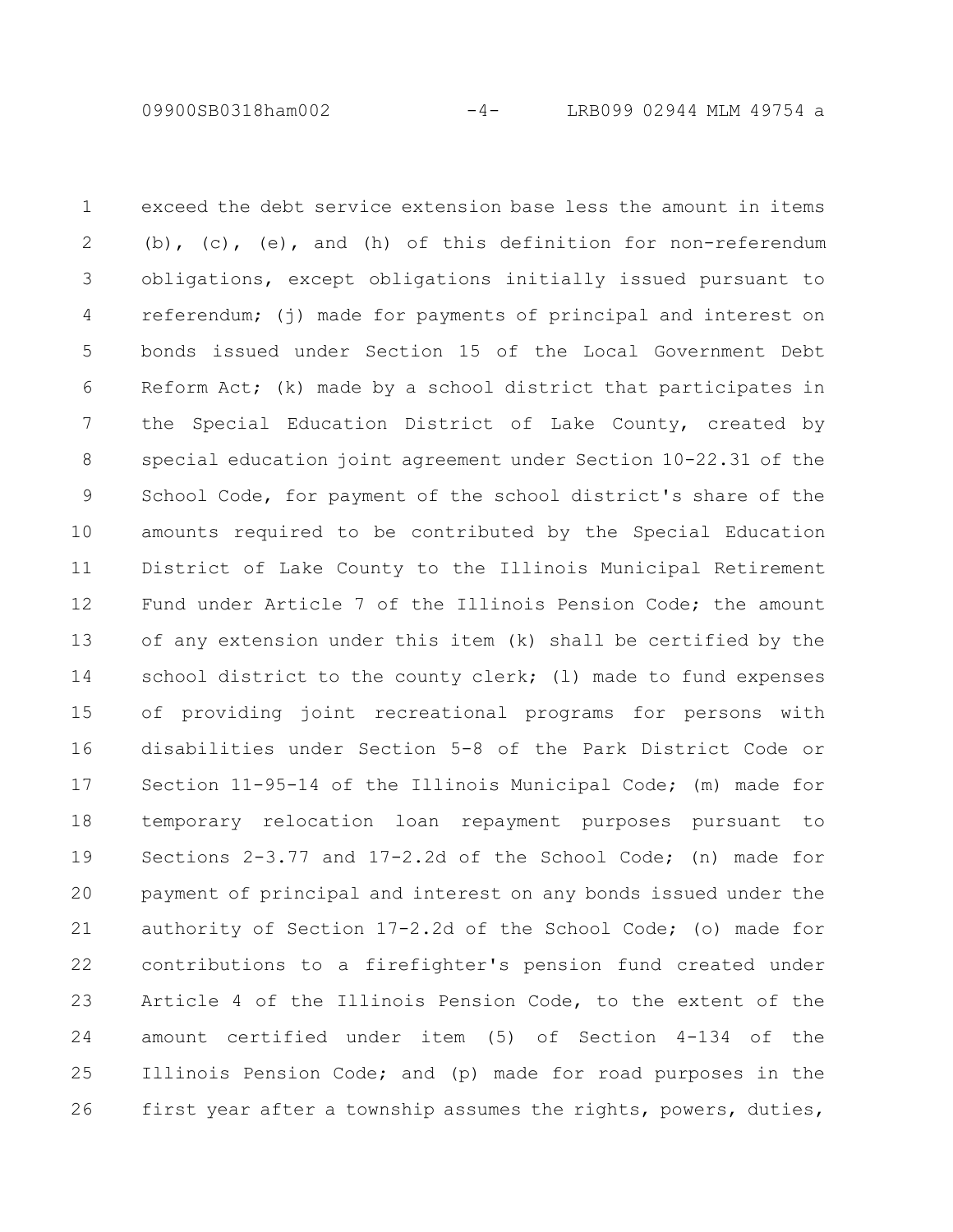assets, property, liabilities, obligations, and responsibilities of a road district abolished under the provisions of Section 6-133 of the Illinois Highway Code. 1 2 3

"Aggregate extension" for the taxing districts to which this Law did not apply before the 1995 levy year (except taxing districts subject to this Law in accordance with Section 18-213) means the annual corporate extension for the taxing district and those special purpose extensions that are made annually for the taxing district, excluding special purpose extensions: (a) made for the taxing district to pay interest or principal on general obligation bonds that were approved by referendum; (b) made for any taxing district to pay interest or principal on general obligation bonds issued before March 1, 1995; (c) made for any taxing district to pay interest or principal on bonds issued to refund or continue to refund those bonds issued before March 1, 1995; (d) made for any taxing district to pay interest or principal on bonds issued to refund or continue to refund bonds issued after March 1, 1995 that were approved by referendum; (e) made for any taxing district to pay interest or principal on revenue bonds issued before March 1, 1995 for payment of which a property tax levy or the full faith and credit of the unit of local government is pledged; however, a tax for the payment of interest or principal on those bonds shall be made only after the governing body of the unit of local government finds that all other sources for payment are insufficient to make those payments; 4 5 6 7 8 9 10 11 12 13 14 15 16 17 18 19 20 21 22 23 24 25 26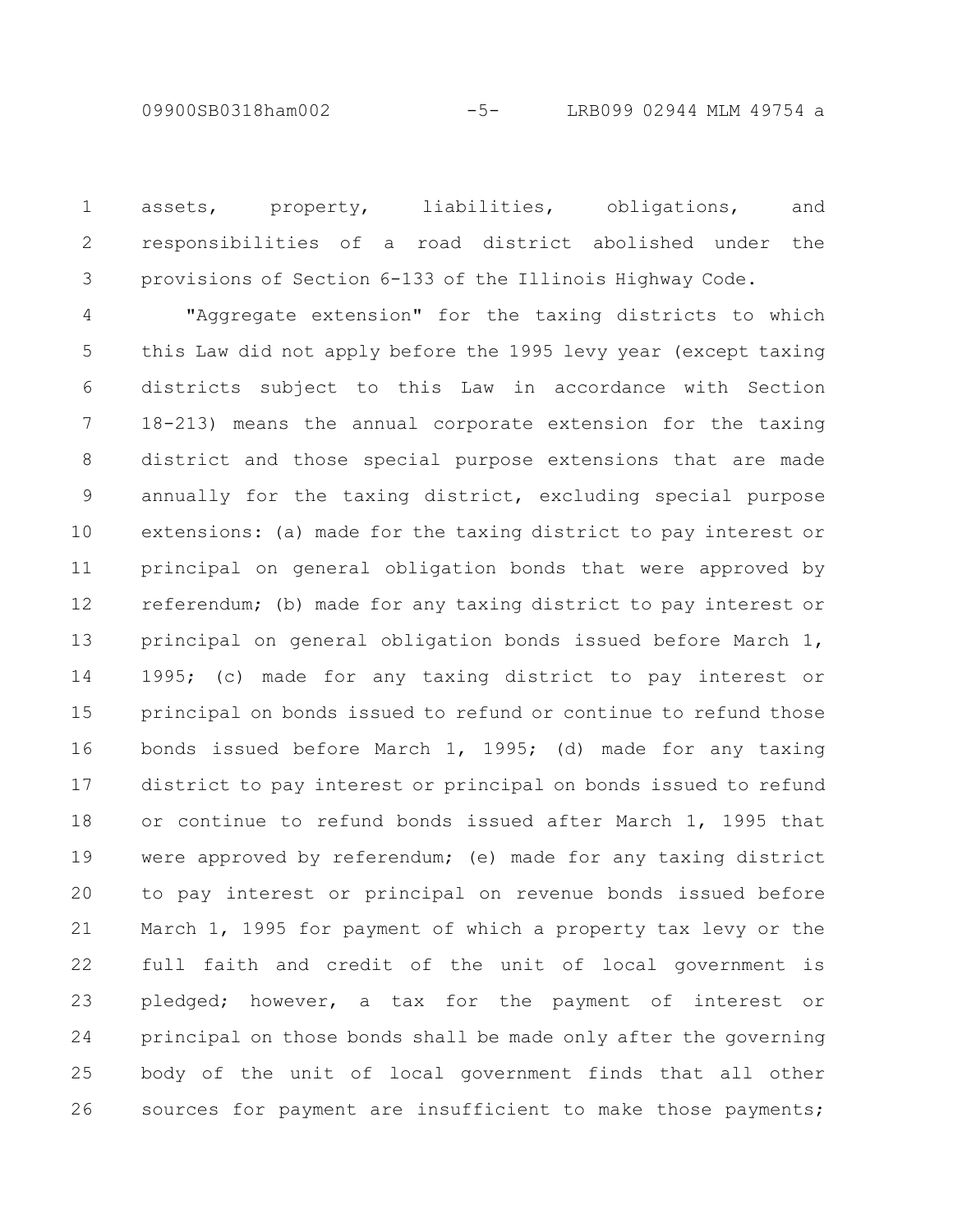09900SB0318ham002 -6- LRB099 02944 MLM 49754 a

(f) made for payments under a building commission lease when the lease payments are for the retirement of bonds issued by the commission before March 1, 1995 to pay for the building project; (g) made for payments due under installment contracts entered into before March 1, 1995; (h) made for payments of principal and interest on bonds issued under the Metropolitan Water Reclamation District Act to finance construction projects initiated before October 1, 1991; (h-4) made for stormwater management purposes by the Metropolitan Water Reclamation District of Greater Chicago under Section 12 of the Metropolitan Water Reclamation District Act; (i) made for payments of principal and interest on limited bonds, as defined in Section 3 of the Local Government Debt Reform Act, in an amount not to exceed the debt service extension base less the amount in items (b), (c), and (e) of this definition for non-referendum obligations, except obligations initially issued pursuant to referendum and bonds described in subsection (h) of this definition; (j) made for payments of principal and interest on bonds issued under Section 15 of the Local Government Debt Reform Act; (k) made for payments of principal and interest on bonds authorized by Public Act 88-503 and issued under Section 20a of the Chicago Park District Act for aquarium or museum projects; (l) made for payments of principal and interest on bonds authorized by Public Act 87-1191 or 93-601 and (i) issued pursuant to Section 21.2 of the Cook County Forest Preserve District Act, (ii) issued under Section 1 2 3 4 5 6 7 8 9 10 11 12 13 14 15 16 17 18 19 20 21 22 23 24 25 26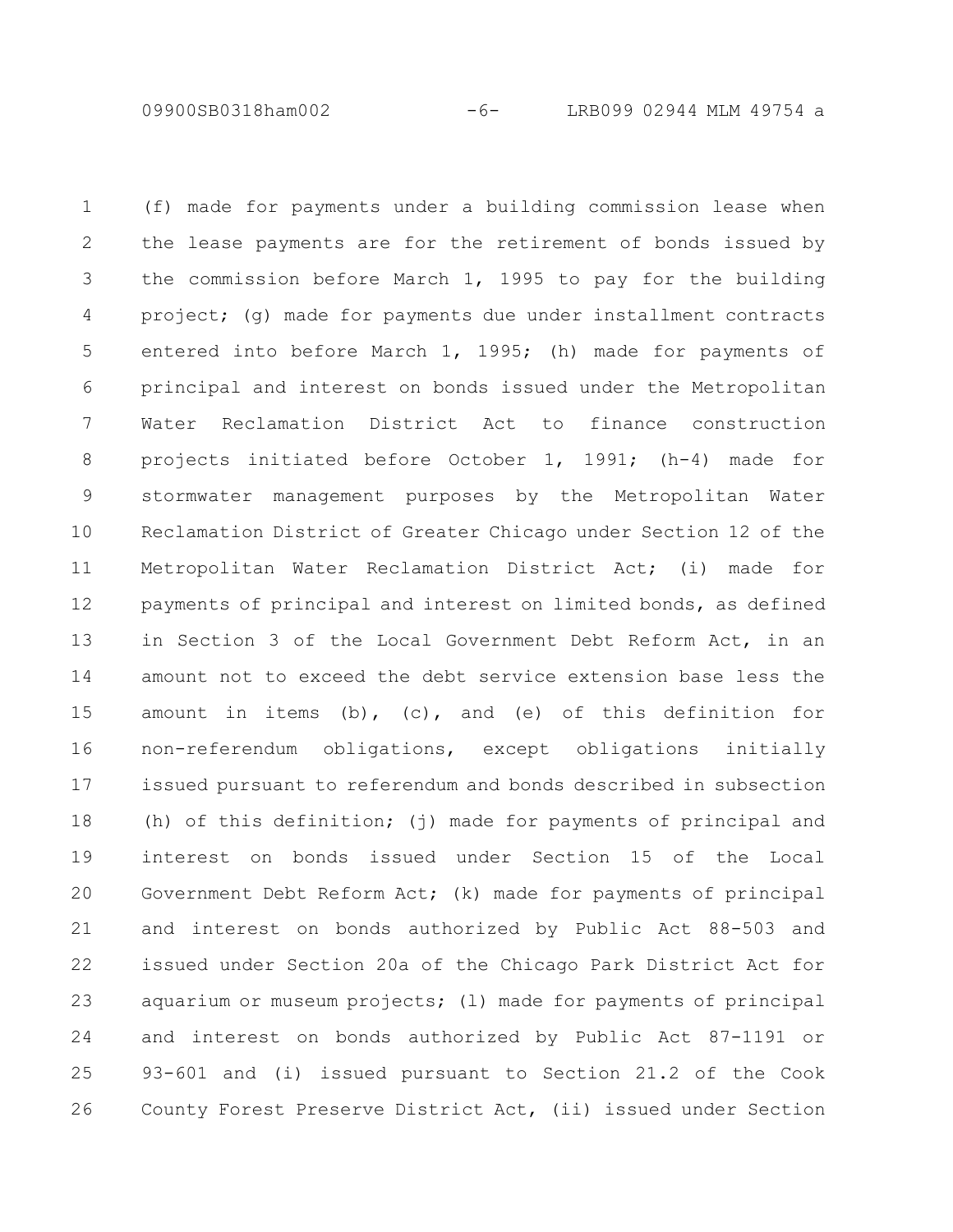09900SB0318ham002 -7- LRB099 02944 MLM 49754 a

42 of the Cook County Forest Preserve District Act for zoological park projects, or (iii) issued under Section 44.1 of the Cook County Forest Preserve District Act for botanical gardens projects; (m) made pursuant to Section 34-53.5 of the School Code, whether levied annually or not; (n) made to fund expenses of providing joint recreational programs for persons with disabilities under Section 5-8 of the Park District Code or Section 11-95-14 of the Illinois Municipal Code; (o) made by the Chicago Park District for recreational programs for persons with disabilities under subsection (c) of Section 7.06 of the Chicago Park District Act; (p) made for contributions to a firefighter's pension fund created under Article 4 of the Illinois Pension Code, to the extent of the amount certified under item (5) of Section 4-134 of the Illinois Pension Code; and (q) made by Ford Heights School District 169 under Section 17-9.02 of the School Code; and (r) made for the purpose of making employer contributions to the Public School Teachers' Pension and Retirement Fund of Chicago under Section 34-53 of the School Code. 1 2 3 4 5 6 7 8 9 10 11 12 13 14 15 16 17 18 19

"Aggregate extension" for all taxing districts to which this Law applies in accordance with Section 18-213, except for those taxing districts subject to paragraph (2) of subsection (e) of Section 18-213, means the annual corporate extension for the taxing district and those special purpose extensions that are made annually for the taxing district, excluding special purpose extensions: (a) made for the taxing district to pay 20 21 22 23 24 25 26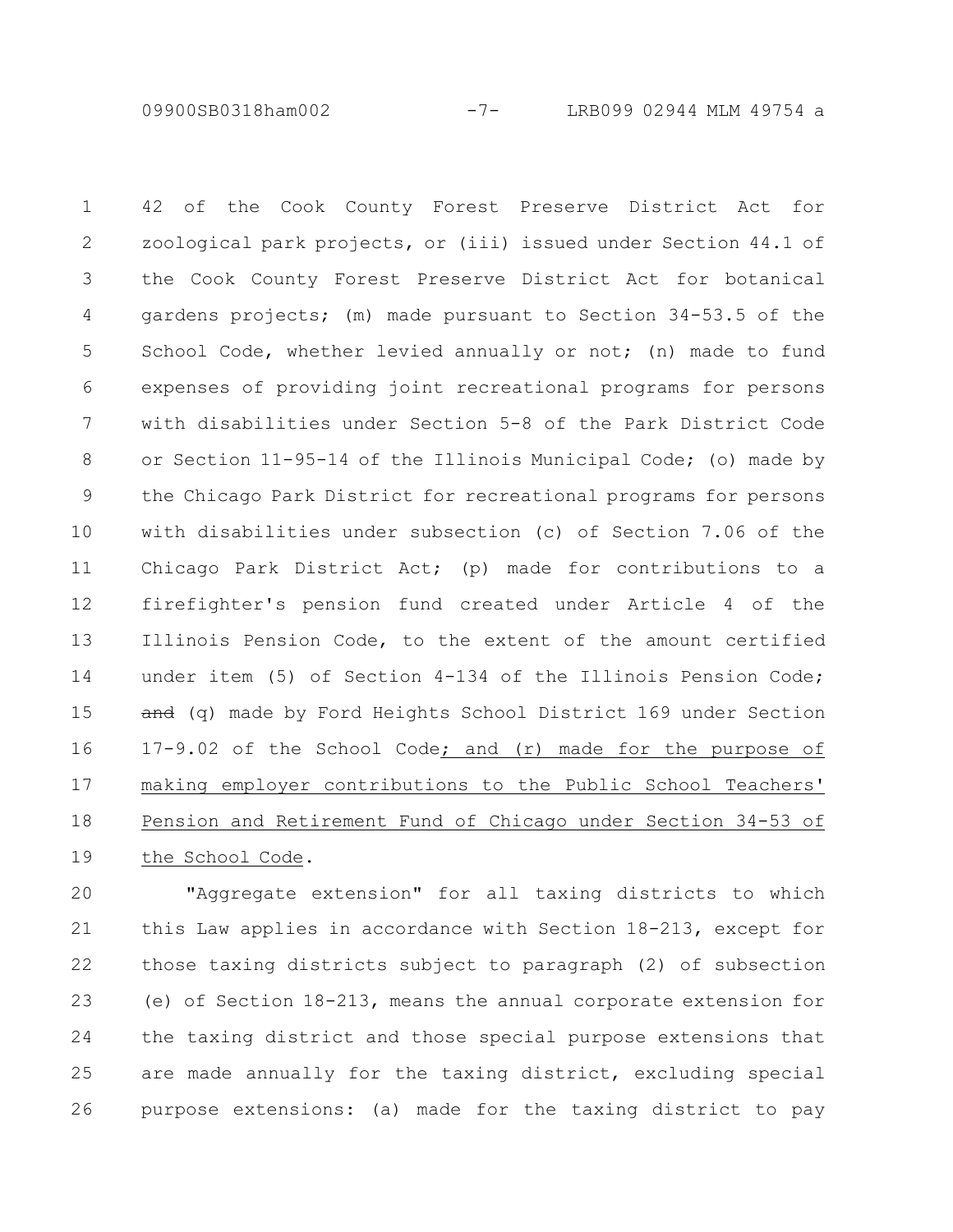09900SB0318ham002 -8- LRB099 02944 MLM 49754 a

interest or principal on general obligation bonds that were approved by referendum; (b) made for any taxing district to pay interest or principal on general obligation bonds issued before the date on which the referendum making this Law applicable to the taxing district is held; (c) made for any taxing district to pay interest or principal on bonds issued to refund or continue to refund those bonds issued before the date on which the referendum making this Law applicable to the taxing district is held; (d) made for any taxing district to pay interest or principal on bonds issued to refund or continue to refund bonds issued after the date on which the referendum making this Law applicable to the taxing district is held if the bonds were approved by referendum after the date on which the referendum making this Law applicable to the taxing district is held; (e) made for any taxing district to pay interest or principal on revenue bonds issued before the date on which the referendum making this Law applicable to the taxing district is held for payment of which a property tax levy or the full faith and credit of the unit of local government is pledged; however, a tax for the payment of interest or principal on those bonds shall be made only after the governing body of the unit of local government finds that all other sources for payment are insufficient to make those payments; (f) made for payments under a building commission lease when the lease payments are for the retirement of bonds issued by the commission before the date on which the 1 2 3 4 5 6 7 8 9 10 11 12 13 14 15 16 17 18 19 20 21 22 23 24 25 26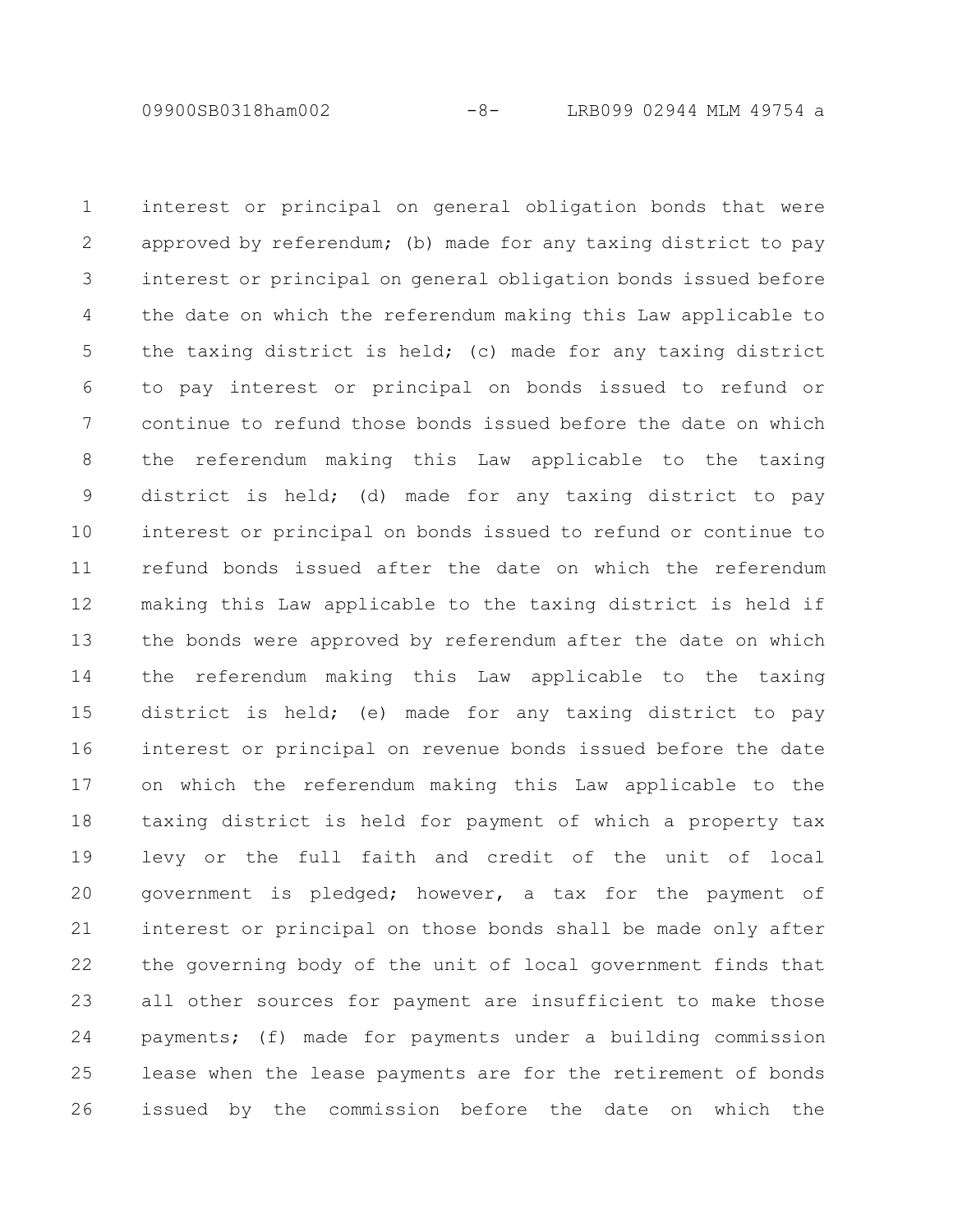09900SB0318ham002 -9- LRB099 02944 MLM 49754 a

referendum making this Law applicable to the taxing district is held to pay for the building project; (q) made for payments due under installment contracts entered into before the date on which the referendum making this Law applicable to the taxing district is held; (h) made for payments of principal and interest on limited bonds, as defined in Section 3 of the Local Government Debt Reform Act, in an amount not to exceed the debt service extension base less the amount in items  $(b)$ ,  $(c)$ , and (e) of this definition for non-referendum obligations, except obligations initially issued pursuant to referendum; (i) made for payments of principal and interest on bonds issued under Section 15 of the Local Government Debt Reform Act; (j) made for a qualified airport authority to pay interest or principal on general obligation bonds issued for the purpose of paying obligations due under, or financing airport facilities required to be acquired, constructed, installed or equipped pursuant to, contracts entered into before March 1, 1996 (but not including any amendments to such a contract taking effect on or after that date); (k) made to fund expenses of providing joint recreational programs for persons with disabilities under Section 5-8 of the Park District Code or Section 11-95-14 of the Illinois Municipal Code; (l) made for contributions to a firefighter's pension fund created under Article 4 of the Illinois Pension Code, to the extent of the amount certified under item (5) of Section 4-134 of the Illinois Pension Code; and (m) made for the taxing district to pay interest or 1 2 3 4 5 6 7 8 9 10 11 12 13 14 15 16 17 18 19 20 21 22 23 24 25 26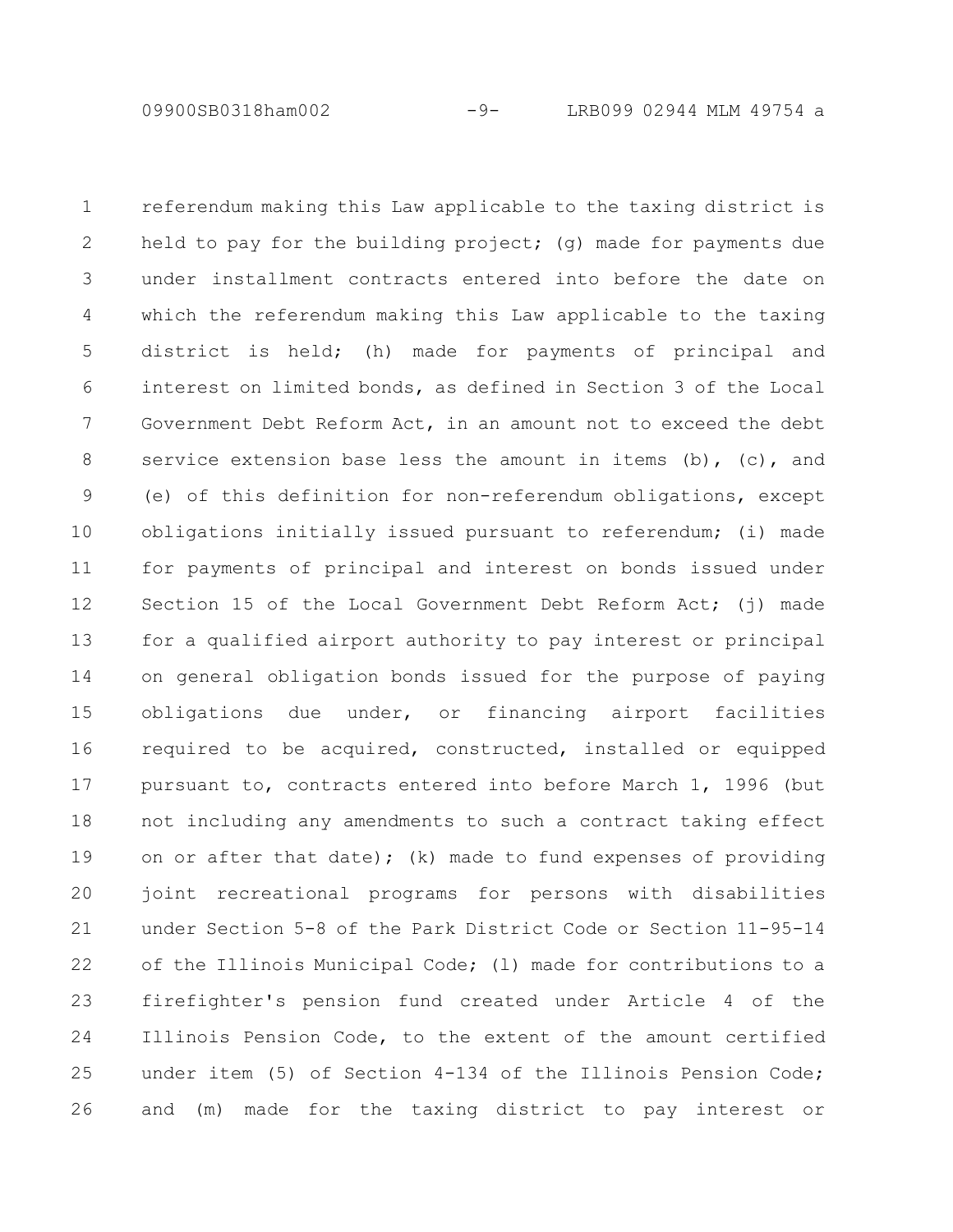principal on general obligation bonds issued pursuant to Section 19-3.10 of the School Code. 1 2

"Aggregate extension" for all taxing districts to which this Law applies in accordance with paragraph (2) of subsection (e) of Section 18-213 means the annual corporate extension for the taxing district and those special purpose extensions that are made annually for the taxing district, excluding special purpose extensions: (a) made for the taxing district to pay interest or principal on general obligation bonds that were approved by referendum; (b) made for any taxing district to pay interest or principal on general obligation bonds issued before the effective date of this amendatory Act of 1997; (c) made for any taxing district to pay interest or principal on bonds issued to refund or continue to refund those bonds issued before the effective date of this amendatory Act of 1997; (d) made for any taxing district to pay interest or principal on bonds issued to refund or continue to refund bonds issued after the effective date of this amendatory Act of 1997 if the bonds were approved by referendum after the effective date of this amendatory Act of 1997; (e) made for any taxing district to pay interest or principal on revenue bonds issued before the effective date of this amendatory Act of 1997 for payment of which a property tax levy or the full faith and credit of the unit of local government is pledged; however, a tax for the payment of interest or principal on those bonds shall be made only after the governing body of the unit of local government 3 4 5 6 7 8 9 10 11 12 13 14 15 16 17 18 19 20 21 22 23 24 25 26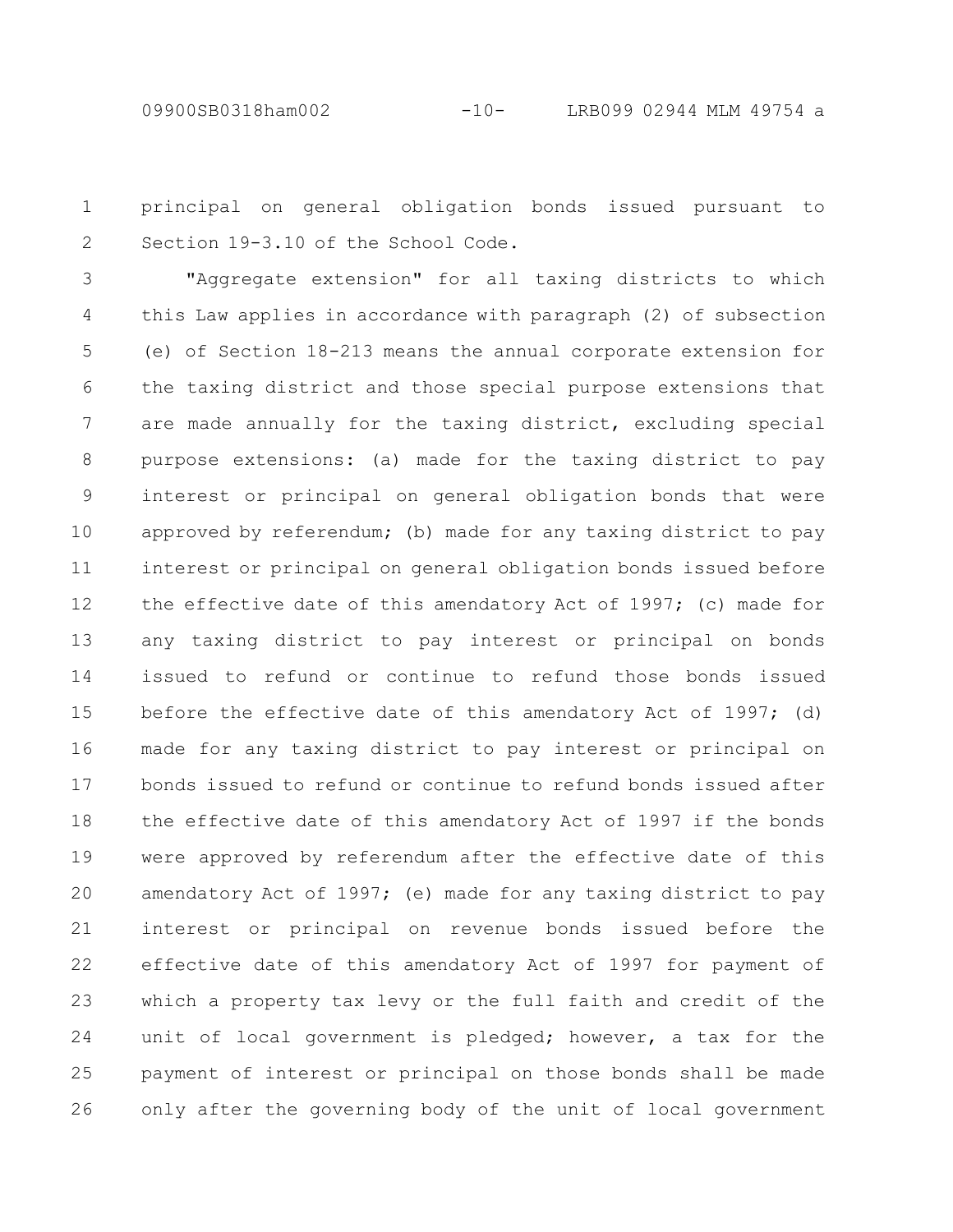09900SB0318ham002 -11- LRB099 02944 MLM 49754 a

finds that all other sources for payment are insufficient to make those payments; (f) made for payments under a building commission lease when the lease payments are for the retirement of bonds issued by the commission before the effective date of this amendatory Act of 1997 to pay for the building project; (g) made for payments due under installment contracts entered into before the effective date of this amendatory Act of 1997; (h) made for payments of principal and interest on limited bonds, as defined in Section 3 of the Local Government Debt Reform Act, in an amount not to exceed the debt service extension base less the amount in items  $(b)$ ,  $(c)$ , and  $(e)$  of this definition for non-referendum obligations, except obligations initially issued pursuant to referendum; (i) made for payments of principal and interest on bonds issued under Section 15 of the Local Government Debt Reform Act; (i) made for a qualified airport authority to pay interest or principal on general obligation bonds issued for the purpose of paying obligations due under, or financing airport facilities required to be acquired, constructed, installed or equipped pursuant to, contracts entered into before March 1, 1996 (but not including any amendments to such a contract taking effect on or after that date); (k) made to fund expenses of providing joint recreational programs for persons with disabilities under Section 5-8 of the Park District Code or Section 11-95-14 of the Illinois Municipal Code; and (l) made for contributions to a firefighter's pension fund created under Article 4 of the 1 2 3 4 5 6 7 8 9 10 11 12 13 14 15 16 17 18 19 20 21 22 23 24 25 26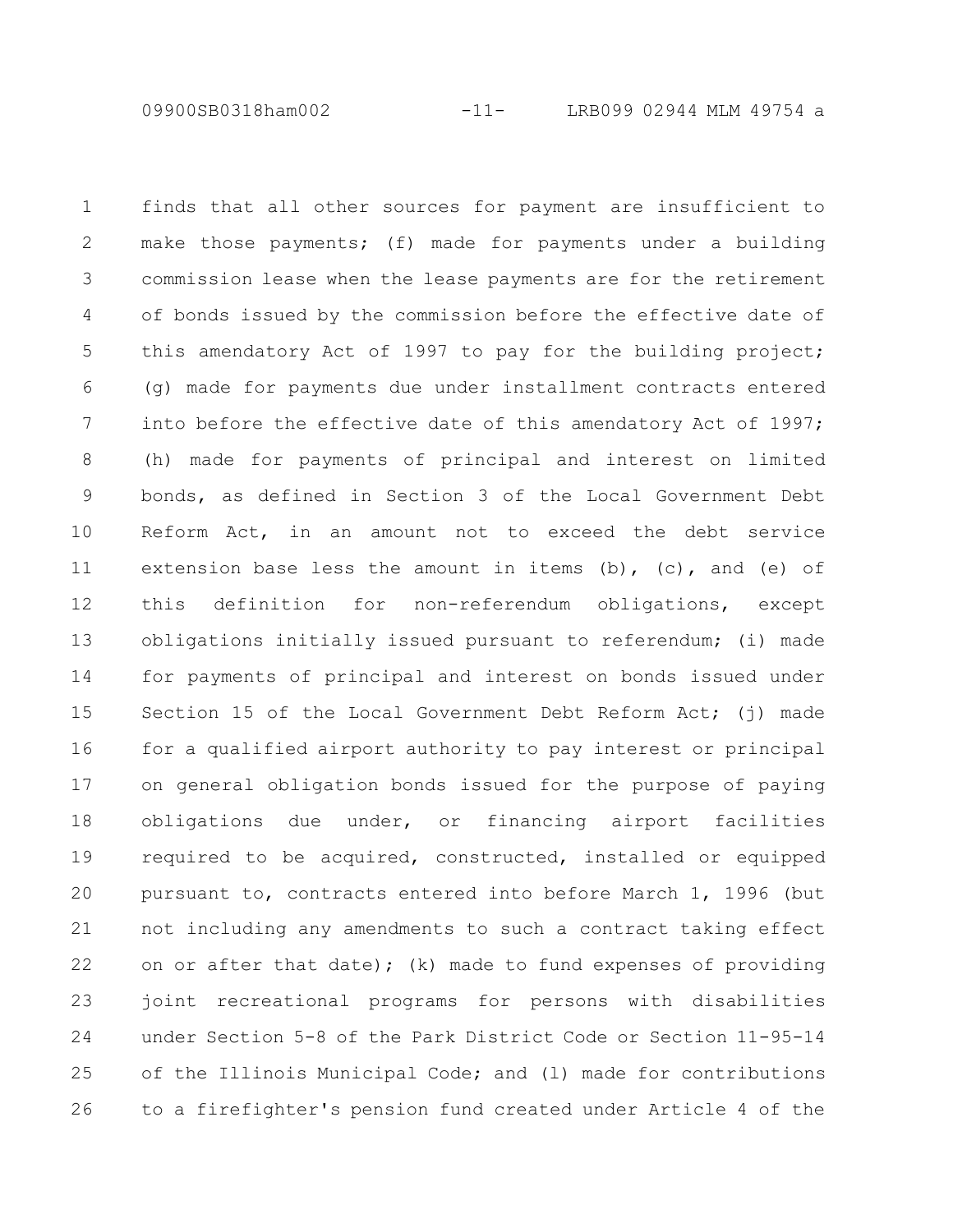09900SB0318ham002 -12- LRB099 02944 MLM 49754 a

Illinois Pension Code, to the extent of the amount certified under item (5) of Section 4-134 of the Illinois Pension Code. 1 2

"Debt service extension base" means an amount equal to that portion of the extension for a taxing district for the 1994 levy year, or for those taxing districts subject to this Law in accordance with Section 18-213, except for those subject to paragraph (2) of subsection (e) of Section 18-213, for the levy year in which the referendum making this Law applicable to the taxing district is held, or for those taxing districts subject to this Law in accordance with paragraph (2) of subsection (e) of Section 18-213 for the 1996 levy year, constituting an extension for payment of principal and interest on bonds issued by the taxing district without referendum, but not including excluded non-referendum bonds. For park districts (i) that were first subject to this Law in 1991 or 1995 and (ii) whose extension for the 1994 levy year for the payment of principal and interest on bonds issued by the park district without referendum (but not including excluded non-referendum bonds) was less than 51% of the amount for the 1991 levy year constituting an extension for payment of principal and interest on bonds issued by the park district without referendum (but not including excluded non-referendum bonds), "debt service extension base" means an amount equal to that portion of the extension for the 1991 levy year constituting an extension for payment of principal and interest on bonds issued by the park district without referendum (but not including excluded 3 4 5 6 7 8 9 10 11 12 13 14 15 16 17 18 19 20 21 22 23 24 25 26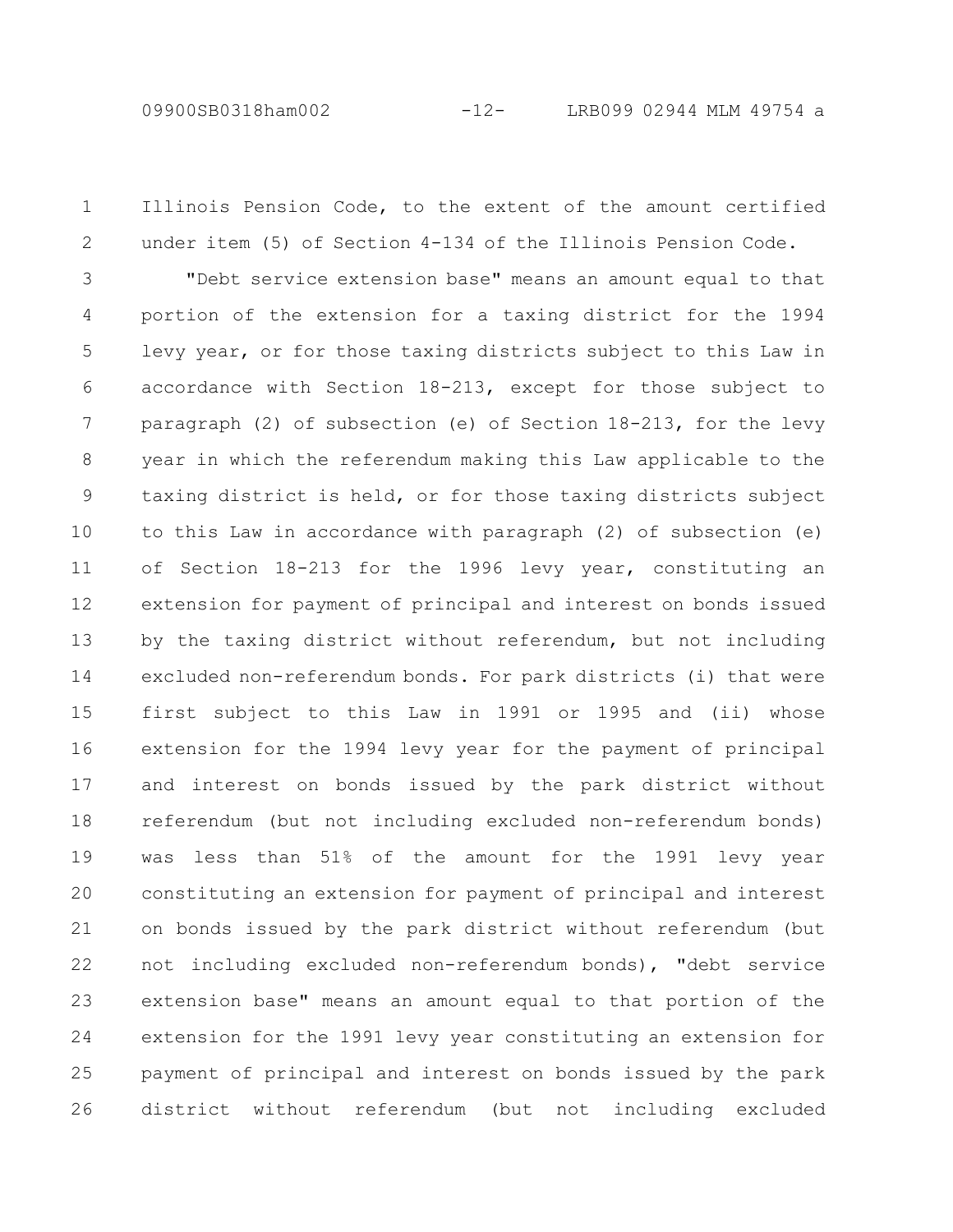09900SB0318ham002 -13- LRB099 02944 MLM 49754 a

non-referendum bonds). A debt service extension base established or increased at any time pursuant to any provision of this Law, except Section 18-212, shall be increased each year commencing with the later of (i) the 2009 levy year or (ii) the first levy year in which this Law becomes applicable to the taxing district, by the lesser of 5% or the percentage increase in the Consumer Price Index during the 12-month calendar year preceding the levy year. The debt service extension base may be established or increased as provided under Section 18-212. "Excluded non-referendum bonds" means (i) bonds authorized by Public Act 88-503 and issued under Section 20a of the Chicago Park District Act for aquarium and museum projects; (ii) bonds issued under Section 15 of the Local Government Debt Reform Act; or (iii) refunding obligations issued to refund or to continue to refund obligations initially issued pursuant to referendum. 1 2 3 4 5 6 7 8 9 10 11 12 13 14 15 16

"Special purpose extensions" include, but are not limited to, extensions for levies made on an annual basis for unemployment and workers' compensation, self-insurance, contributions to pension plans, and extensions made pursuant to Section 6-601 of the Illinois Highway Code for a road district's permanent road fund whether levied annually or not. The extension for a special service area is not included in the aggregate extension. 17 18 19 20 21 22 23 24

"Aggregate extension base" means the taxing district's last preceding aggregate extension as adjusted under Sections 25 26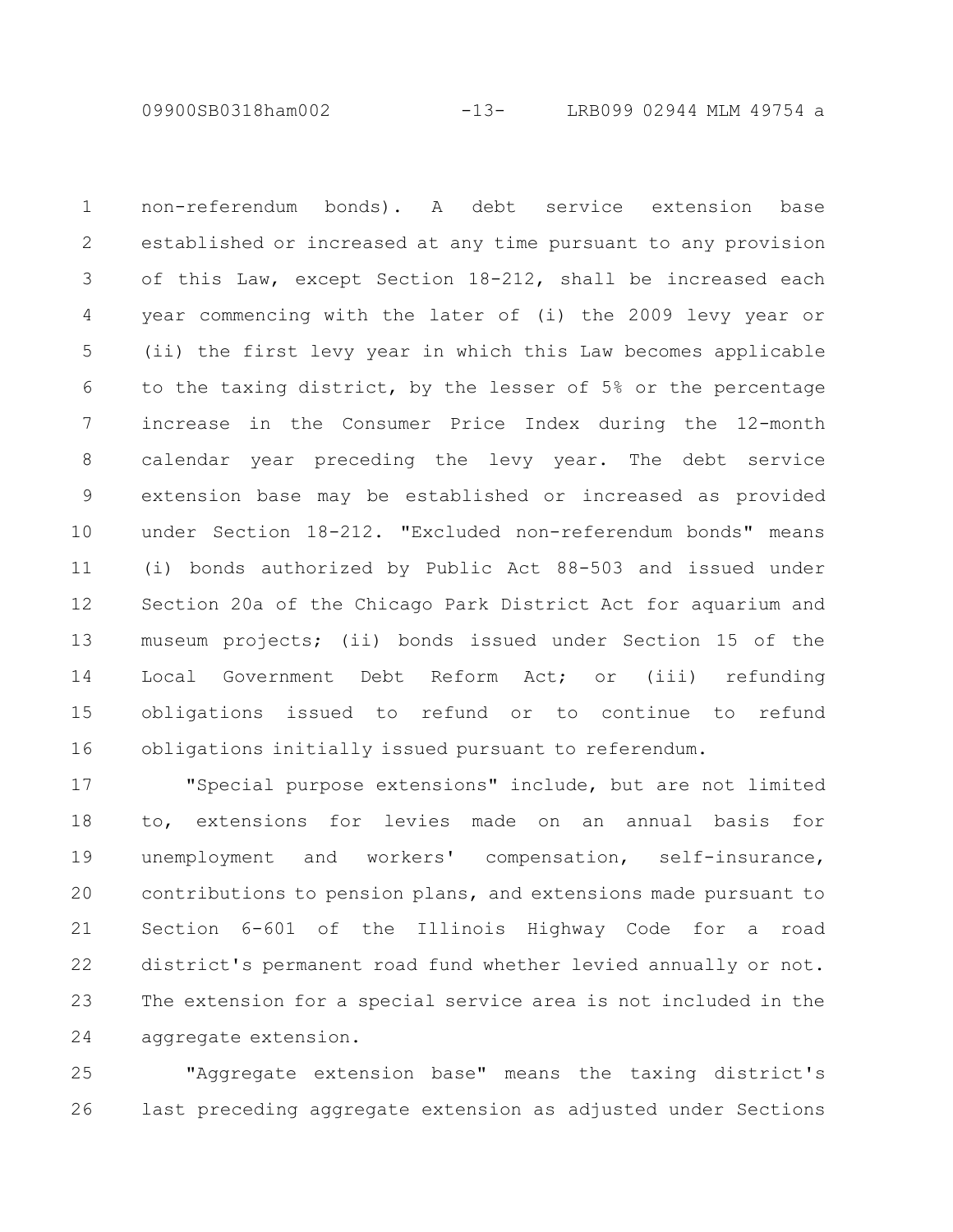09900SB0318ham002 -14- LRB099 02944 MLM 49754 a

18-135, 18-215, and 18-230. An adjustment under Section 18-135 shall be made for the 2007 levy year and all subsequent levy years whenever one or more counties within which a taxing district is located (i) used estimated valuations or rates when extending taxes in the taxing district for the last preceding levy year that resulted in the over or under extension of taxes, or (ii) increased or decreased the tax extension for the last preceding levy year as required by Section 18-135(c). Whenever an adjustment is required under Section 18-135, the aggregate extension base of the taxing district shall be equal to the amount that the aggregate extension of the taxing district would have been for the last preceding levy year if either or both (i) actual, rather than estimated, valuations or rates had been used to calculate the extension of taxes for the last levy year, or (ii) the tax extension for the last preceding levy year had not been adjusted as required by subsection (c) of Section 18-135. 1 2 3 4 5 6 7 8 9 10 11 12 13 14 15 16 17

Notwithstanding any other provision of law, for levy year 2012, the aggregate extension base for West Northfield School District No. 31 in Cook County shall be \$12,654,592. 18 19 20

"Levy year" has the same meaning as "year" under Section  $1 - 155$ . 21 22

"New property" means (i) the assessed value, after final board of review or board of appeals action, of new improvements or additions to existing improvements on any parcel of real property that increase the assessed value of that real property 23 24 25 26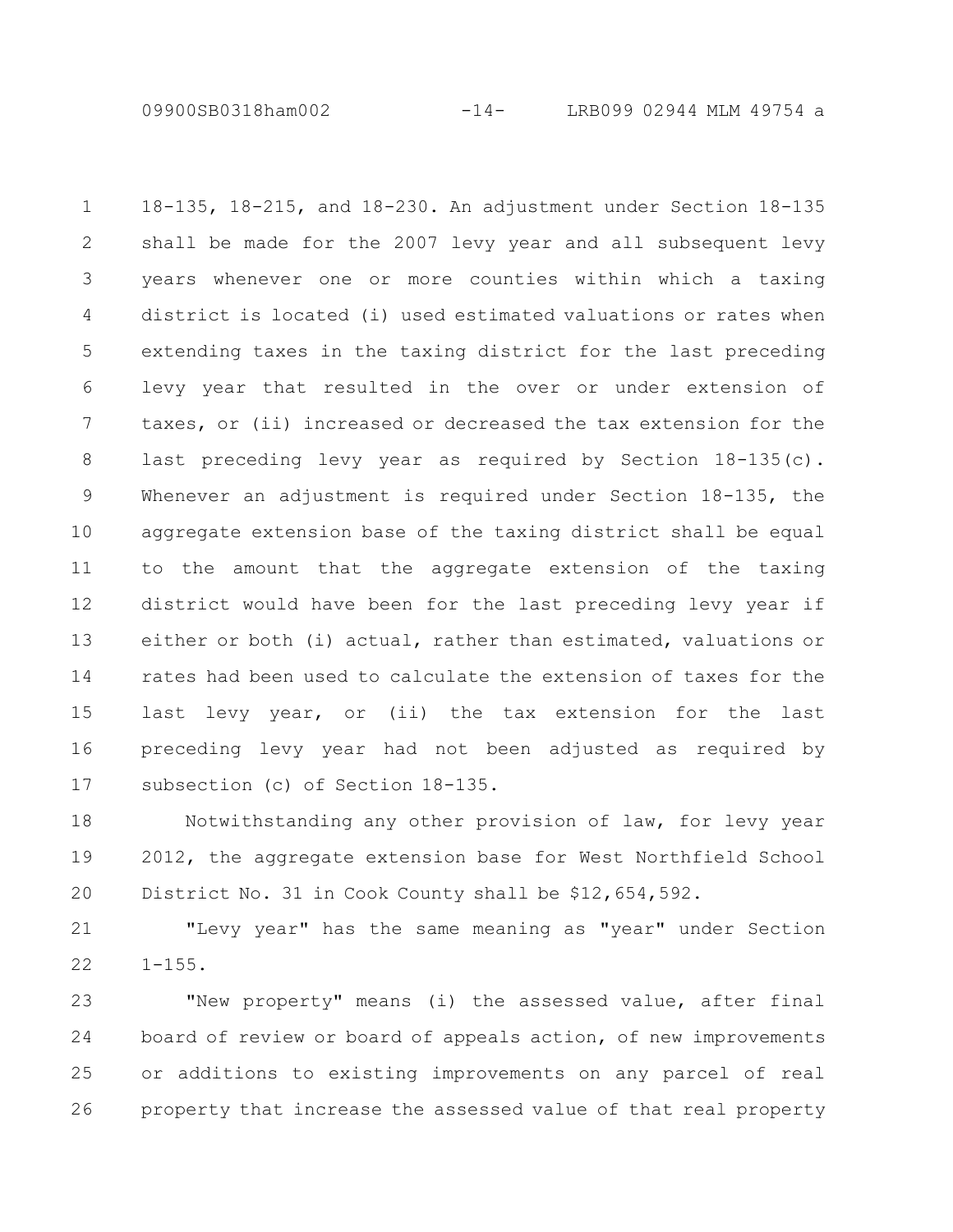09900SB0318ham002 -15- LRB099 02944 MLM 49754 a

during the levy year multiplied by the equalization factor issued by the Department under Section 17-30, (ii) the assessed value, after final board of review or board of appeals action, of real property not exempt from real estate taxation, which real property was exempt from real estate taxation for any portion of the immediately preceding levy year, multiplied by the equalization factor issued by the Department under Section 17-30, including the assessed value, upon final stabilization of occupancy after new construction is complete, of any real property located within the boundaries of an otherwise or previously exempt military reservation that is intended for residential use and owned by or leased to a private corporation or other entity, (iii) in counties that classify in accordance with Section 4 of Article IX of the Illinois Constitution, an incentive property's additional assessed value resulting from a scheduled increase in the level of assessment as applied to the first year final board of review market value, and (iv) any increase in assessed value due to oil or gas production from an oil or gas well required to be permitted under the Hydraulic Fracturing Regulatory Act that was not produced in or accounted for during the previous levy year. In addition, the county clerk in a county containing a population of 3,000,000 or more shall include in the 1997 recovered tax increment value for any school district, any recovered tax increment value that was applicable to the 1995 tax year calculations. 1 2 3 4 5 6 7 8 9 10 11 12 13 14 15 16 17 18 19 20 21 22 23 24 25

26

"Qualified airport authority" means an airport authority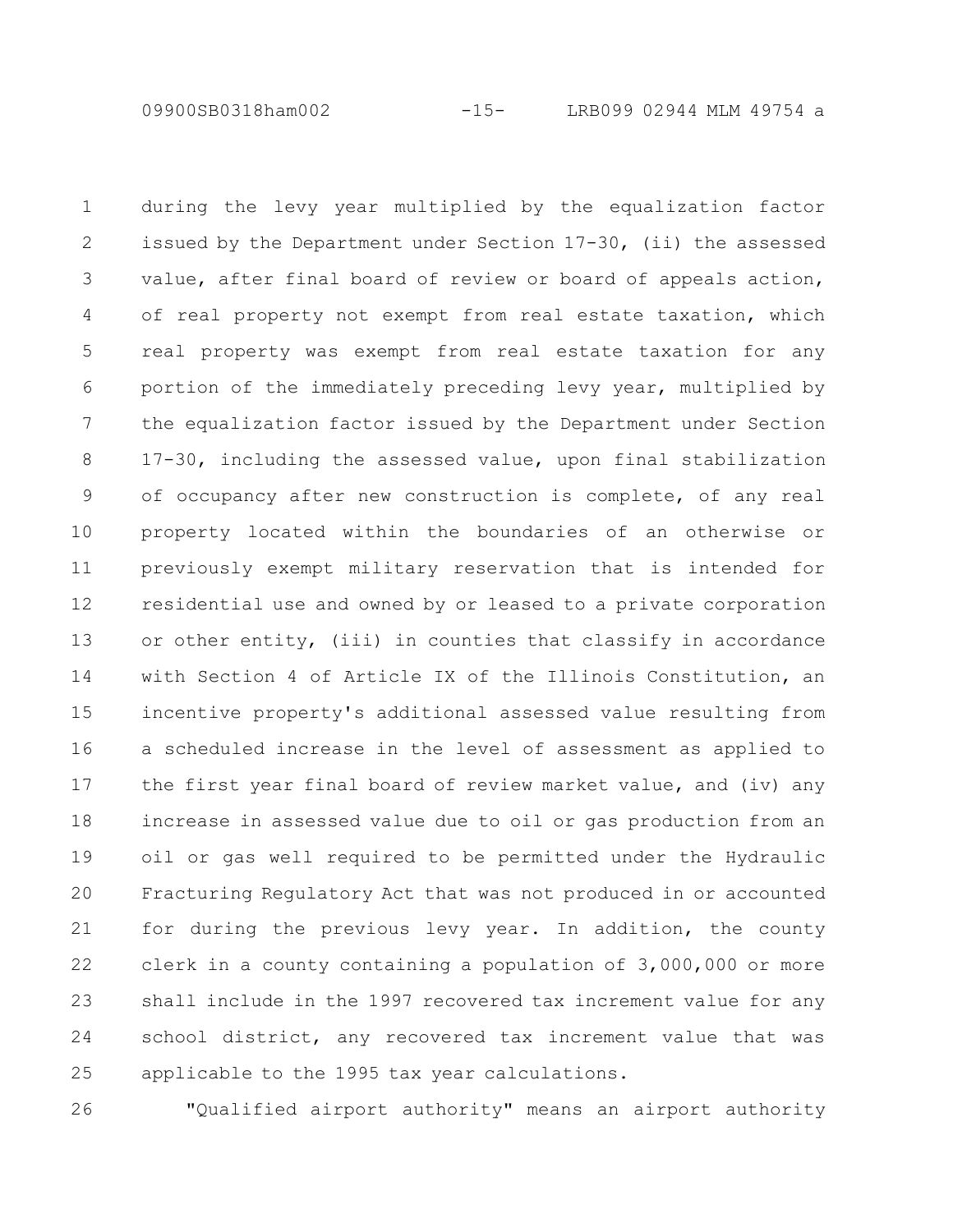organized under the Airport Authorities Act and located in a county bordering on the State of Wisconsin and having a population in excess of 200,000 and not greater than 500,000. 1 2 3

"Recovered tax increment value" means, except as otherwise provided in this paragraph, the amount of the current year's equalized assessed value, in the first year after a municipality terminates the designation of an area as a redevelopment project area previously established under the Tax Increment Allocation Development Act in the Illinois Municipal Code, previously established under the Industrial Jobs Recovery Law in the Illinois Municipal Code, previously established under the Economic Development Project Area Tax Increment Act of 1995, or previously established under the Economic Development Area Tax Increment Allocation Act, of each taxable lot, block, tract, or parcel of real property in the redevelopment project area over and above the initial equalized assessed value of each property in the redevelopment project area. For the taxes which are extended for the 1997 levy year, the recovered tax increment value for a non-home rule taxing district that first became subject to this Law for the 1995 levy year because a majority of its 1994 equalized assessed value was in an affected county or counties shall be increased if a municipality terminated the designation of an area in 1993 as a redevelopment project area previously established under the Tax Increment Allocation Development Act in the Illinois Municipal Code, previously established under the Industrial 4 5 6 7 8 9 10 11 12 13 14 15 16 17 18 19 20 21 22 23 24 25 26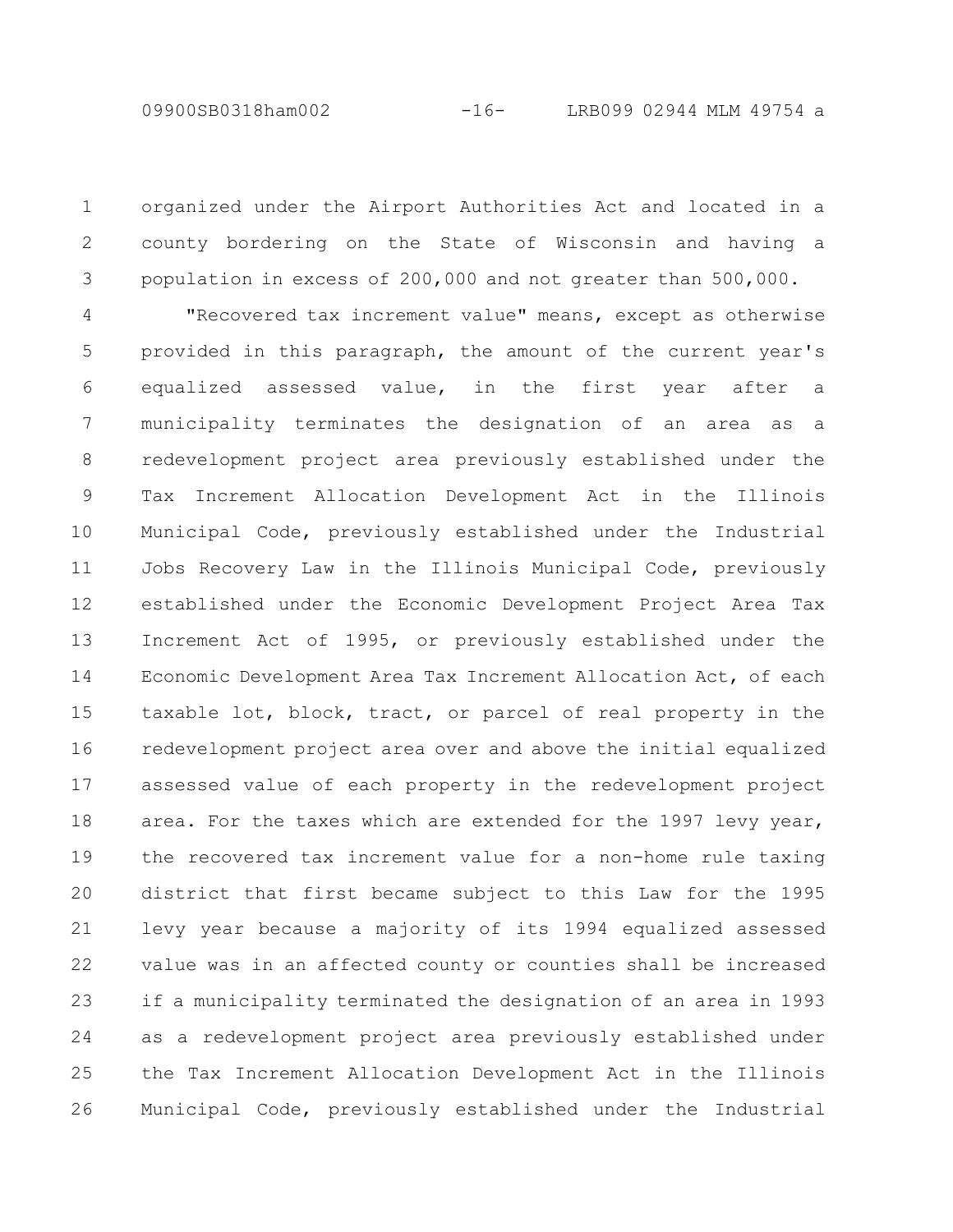09900SB0318ham002 -17- LRB099 02944 MLM 49754 a

Jobs Recovery Law in the Illinois Municipal Code, or previously established under the Economic Development Area Tax Increment Allocation Act, by an amount equal to the 1994 equalized assessed value of each taxable lot, block, tract, or parcel of real property in the redevelopment project area over and above the initial equalized assessed value of each property in the redevelopment project area. In the first year after a municipality removes a taxable lot, block, tract, or parcel of real property from a redevelopment project area established under the Tax Increment Allocation Development Act in the Illinois Municipal Code, the Industrial Jobs Recovery Law in the Illinois Municipal Code, or the Economic Development Area Tax Increment Allocation Act, "recovered tax increment value" means the amount of the current year's equalized assessed value of each taxable lot, block, tract, or parcel of real property removed from the redevelopment project area over and above the initial equalized assessed value of that real property before removal from the redevelopment project area. 1 2 3 4 5 6 7 8 9 10 11 12 13 14 15 16 17 18

Except as otherwise provided in this Section, "limiting rate" means a fraction the numerator of which is the last preceding aggregate extension base times an amount equal to one plus the extension limitation defined in this Section and the denominator of which is the current year's equalized assessed value of all real property in the territory under the jurisdiction of the taxing district during the prior levy year. For those taxing districts that reduced their aggregate 19 20 21 22 23 24 25 26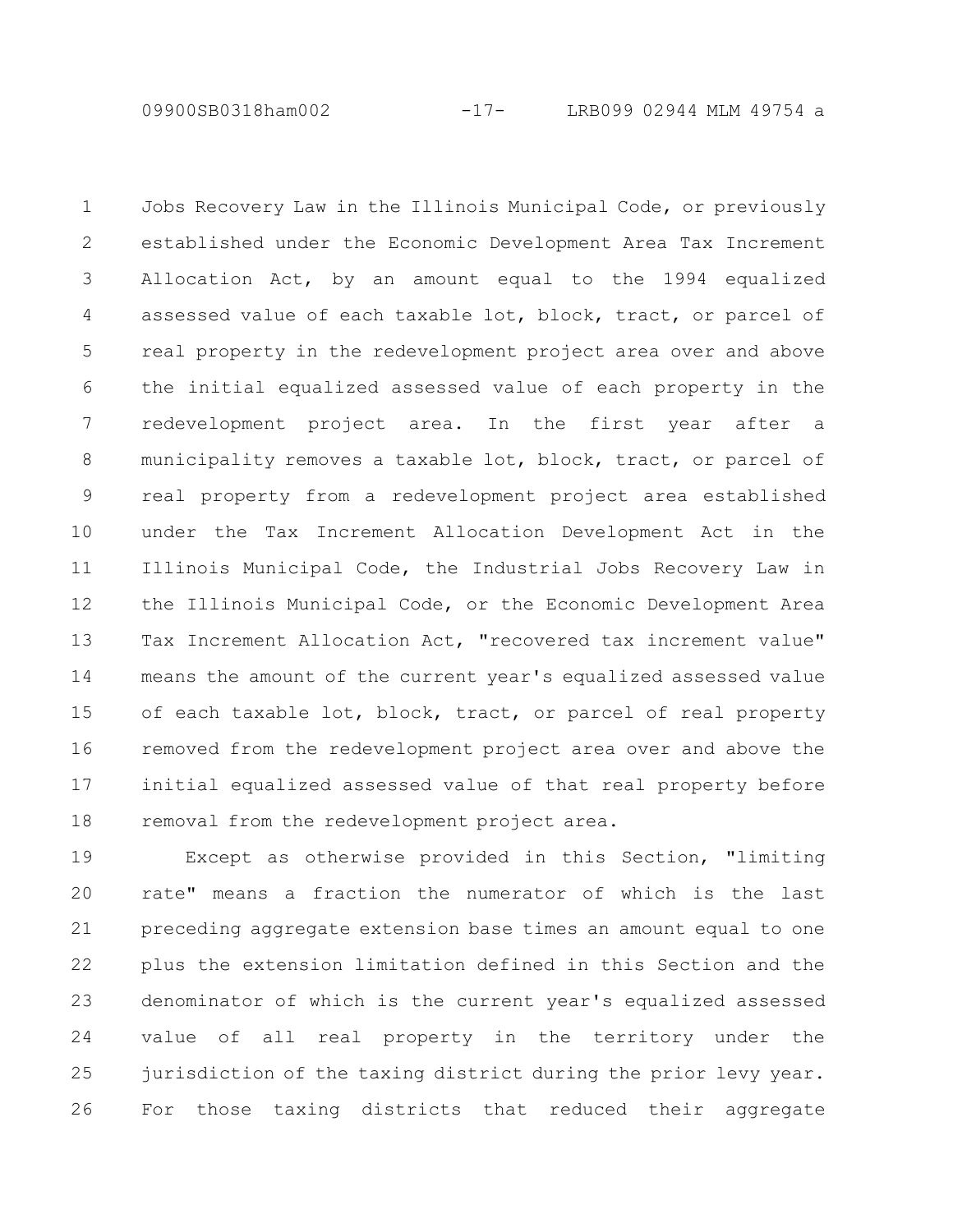09900SB0318ham002 -18- LRB099 02944 MLM 49754 a

extension for the last preceding levy year, the highest aggregate extension in any of the last 3 preceding levy years shall be used for the purpose of computing the limiting rate. The denominator shall not include new property or the recovered tax increment value. If a new rate, a rate decrease, or a limiting rate increase has been approved at an election held after March 21, 2006, then (i) the otherwise applicable limiting rate shall be increased by the amount of the new rate or shall be reduced by the amount of the rate decrease, as the case may be, or (ii) in the case of a limiting rate increase, the limiting rate shall be equal to the rate set forth in the proposition approved by the voters for each of the years specified in the proposition, after which the limiting rate of the taxing district shall be calculated as otherwise provided. In the case of a taxing district that obtained referendum approval for an increased limiting rate on March 20, 2012, the limiting rate for tax year 2012 shall be the rate that generates the approximate total amount of taxes extendable for that tax year, as set forth in the proposition approved by the voters; this rate shall be the final rate applied by the county clerk for the aggregate of all capped funds of the district for tax year 2012. 1 2 3 4 5 6 7 8 9 10 11 12 13 14 15 16 17 18 19 20 21 22

(Source: P.A. 98-6, eff. 3-29-13; 98-23, eff. 6-17-13; 99-143, eff. 7-27-15.) 23 24

25

Section 10. The School Code is amended by changing Section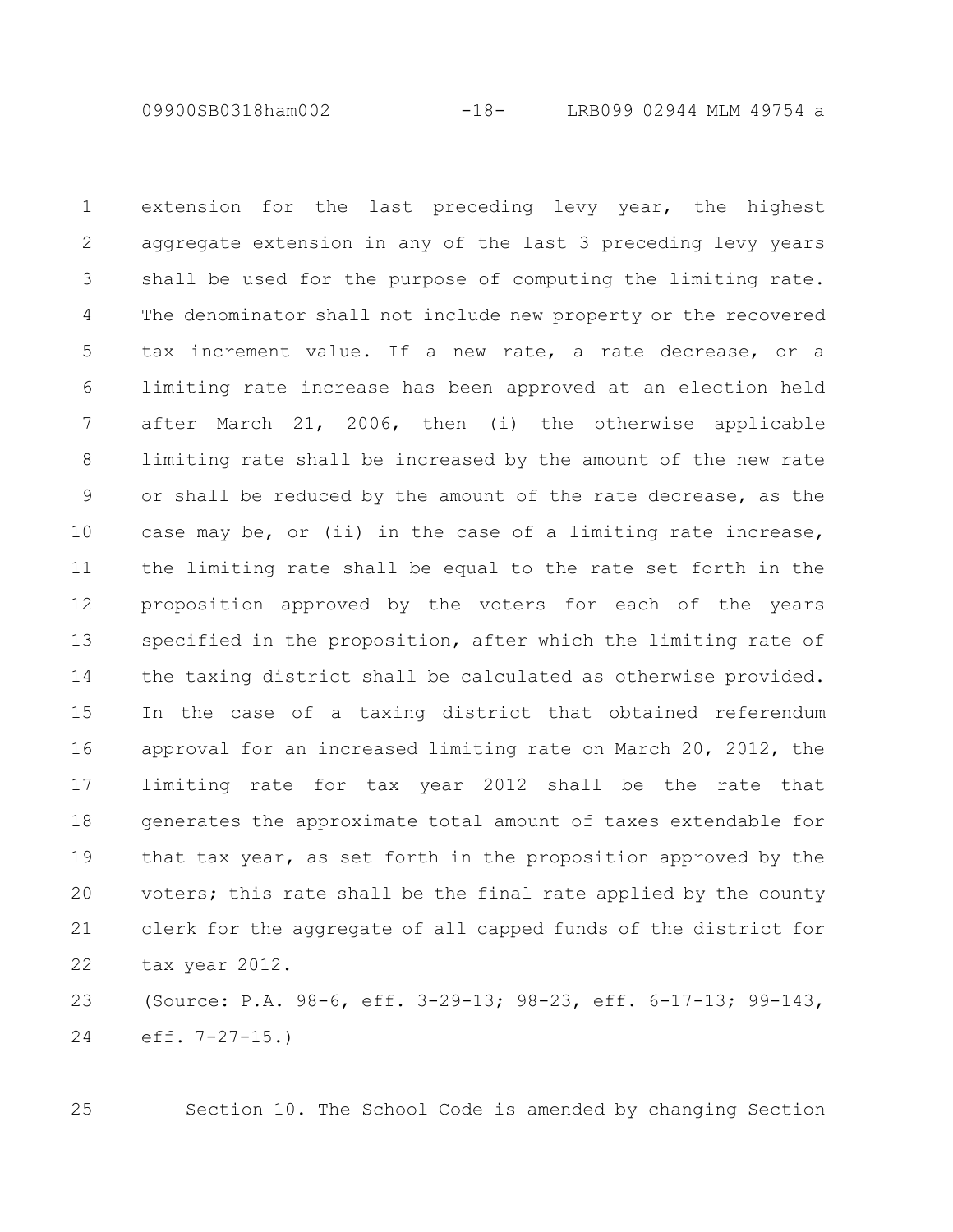34-53 as follows: 1

(105 ILCS 5/34-53) (from Ch. 122, par. 34-53) 2

Sec. 34-53. Tax levies; Purpose; Rates. For the purpose of establishing and supporting free schools for not fewer than 9 months in each year and defraying their expenses the board may levy annually, upon all taxable property of such district for educational purposes a tax for the fiscal years 1996 and each succeeding fiscal year at a rate of not to exceed the sum of (i) 3.07% (or such other rate as may be set by law independent of the rate difference described in (ii) below) and (ii) the difference between .50% and the rate per cent of taxes extended for a School Finance Authority organized under Article 34A of the School Code, for the calendar year in which the applicable fiscal year of the board begins as determined by the county clerk and certified to the board pursuant to Section 18-110 of the Property Tax Code, of the value as equalized or assessed by the Department of Revenue for the year in which such levy is made. 3 4 5 6 7 8 9 10 11 12 13 14 15 16 17 18

Beginning on the effective date of this amendatory Act of the 99th General Assembly, for the purpose of making an employer contribution to the Public School Teachers' Pension and Retirement Fund of Chicago, the board may levy annually, upon all taxable property located within the district, a tax at a rate not to exceed 0.383%. The proceeds from this additional tax shall be paid, as soon as possible after collection, 19 20 21 22 23 24 25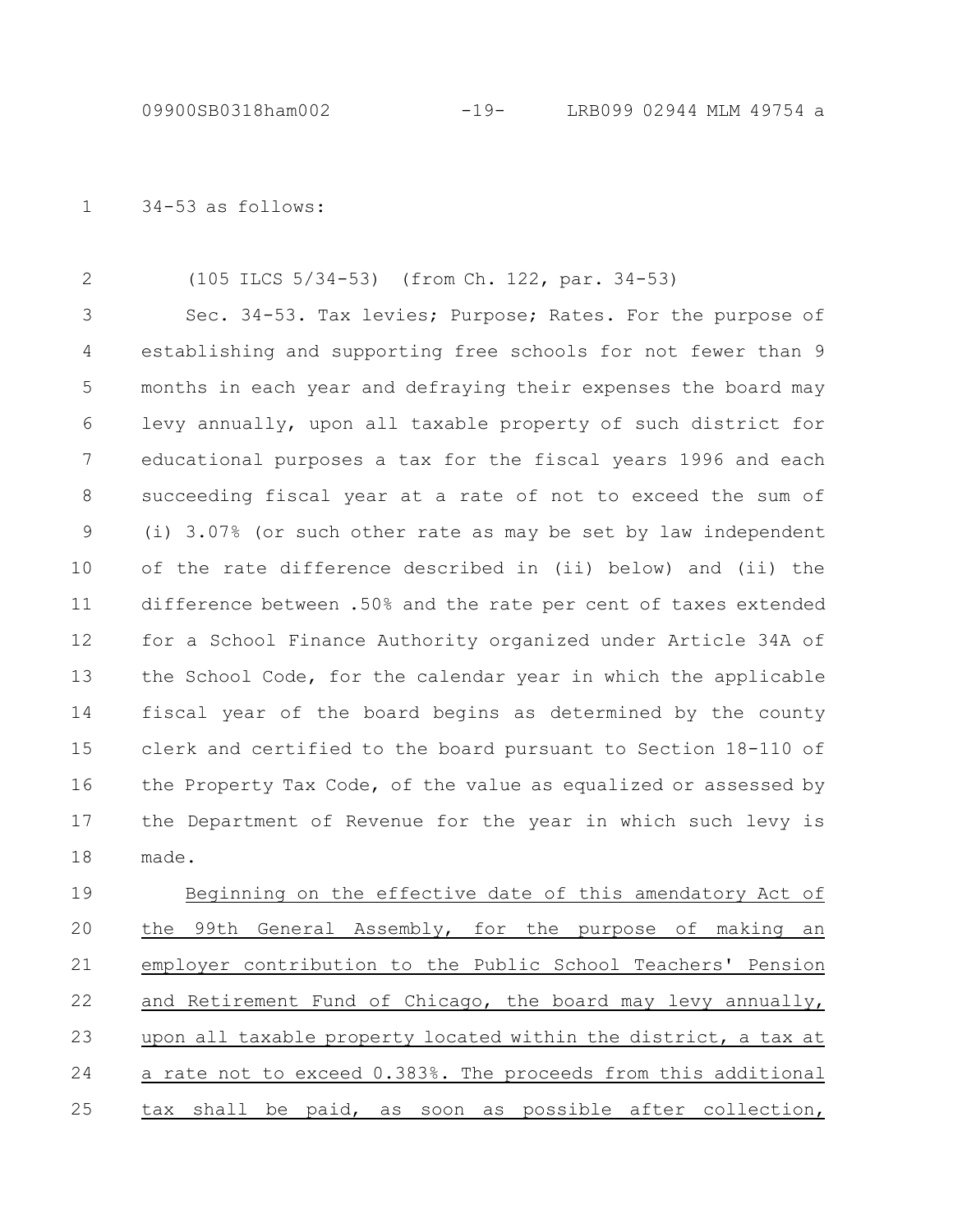09900SB0318ham002 -20- LRB099 02944 MLM 49754 a

directly to Public School Teachers' Pension and Retirement Fund of Chicago and not to the Board of Education. The rate under this paragraph is not a new rate for the purposes of the Property Tax Extension Limitation Law. 1 2 3 4

Nothing in this amendatory Act of 1995 shall in any way impair or restrict the levy or extension of taxes pursuant to any tax levies for any purposes of the board lawfully made prior to the adoption of this amendatory Act of 1995. 5 6 7 8

Notwithstanding any other provision of this Code and in addition to any other methods provided for increasing the tax rate the board may, by proper resolution, cause a proposition to increase the annual tax rate for educational purposes to be submitted to the voters of such district at any general or special election. The maximum rate for educational purposes shall not exceed 4.00%. The election called for such purpose shall be governed by Article 9 of this Act. If at such election a majority of the votes cast on the proposition is in favor thereof, the Board of Education may thereafter until such authority is revoked in a like manner, levy annually the tax so authorized. 9 10 11 12 13 14 15 16 17 18 19 20

For purposes of this Article, educational purposes for fiscal years beginning in 1995 and each subsequent year shall also include, but not be limited to, in addition to those purposes authorized before this amendatory Act of 1995, constructing, acquiring, leasing (other than from the Public Building Commission of Chicago), operating, maintaining, 21 22 23 24 25 26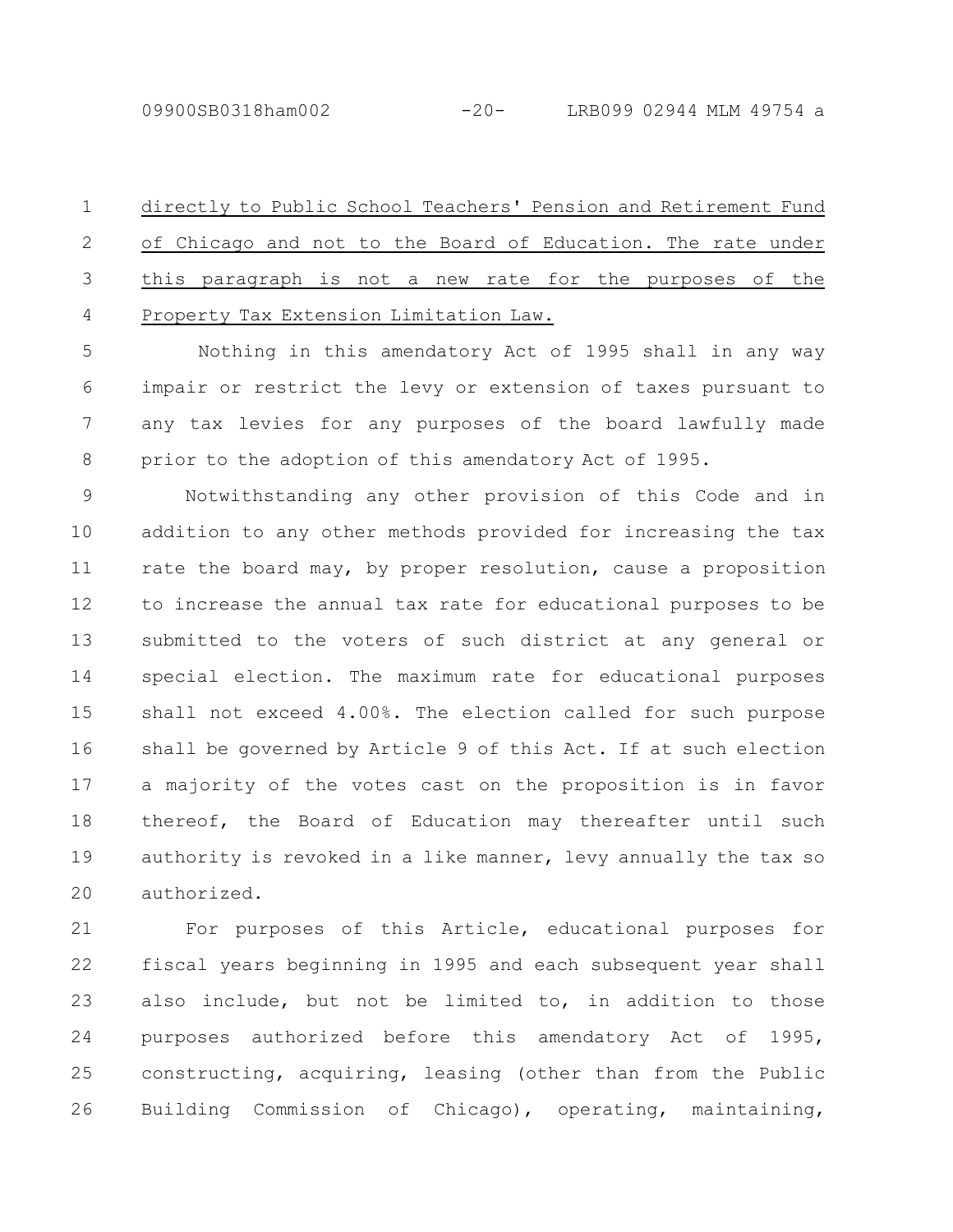09900SB0318ham002 -21- LRB099 02944 MLM 49754 a

improving, repairing, and renovating land, buildings, furnishings, and equipment for school houses and buildings, and related incidental expenses, and provision of special education, furnishing free textbooks and instructional aids and school supplies, establishing, equipping, maintaining, and operating supervised playgrounds under the control of the board, school extracurricular activities, and stadia, social center, and summer swimming pool programs open to the public in connection with any public school; making an employer contribution to the Public School Teachers' Pension and Retirement Fund as required by Section 17-129 of the Illinois Pension Code; and providing an agricultural science school, including site development and improvements, maintenance repairs, and supplies. Educational purposes also includes student transportation expenses. 1 2 3 4 5 6 7 8 9 10 11 12 13 14 15

All collections of all taxes levied for fiscal years ending before 1996 under this Section or under Sections 34-53.2, 34-53.3, 34-58, 34-60, or 34-62 of this Article as in effect prior to this amendatory Act of 1995 may be used for any educational purposes as defined by this amendatory Act of 1995 and need not be used for the particular purposes for which they were levied. The levy and extension of taxes pursuant to this Section as amended by this amendatory Act of 1995 shall not constitute a new or increased tax rate within the meaning of the Property Tax Extension Limitation Law or the One-year Property Tax Extension Limitation Law. 16 17 18 19 20 21 22 23 24 25 26